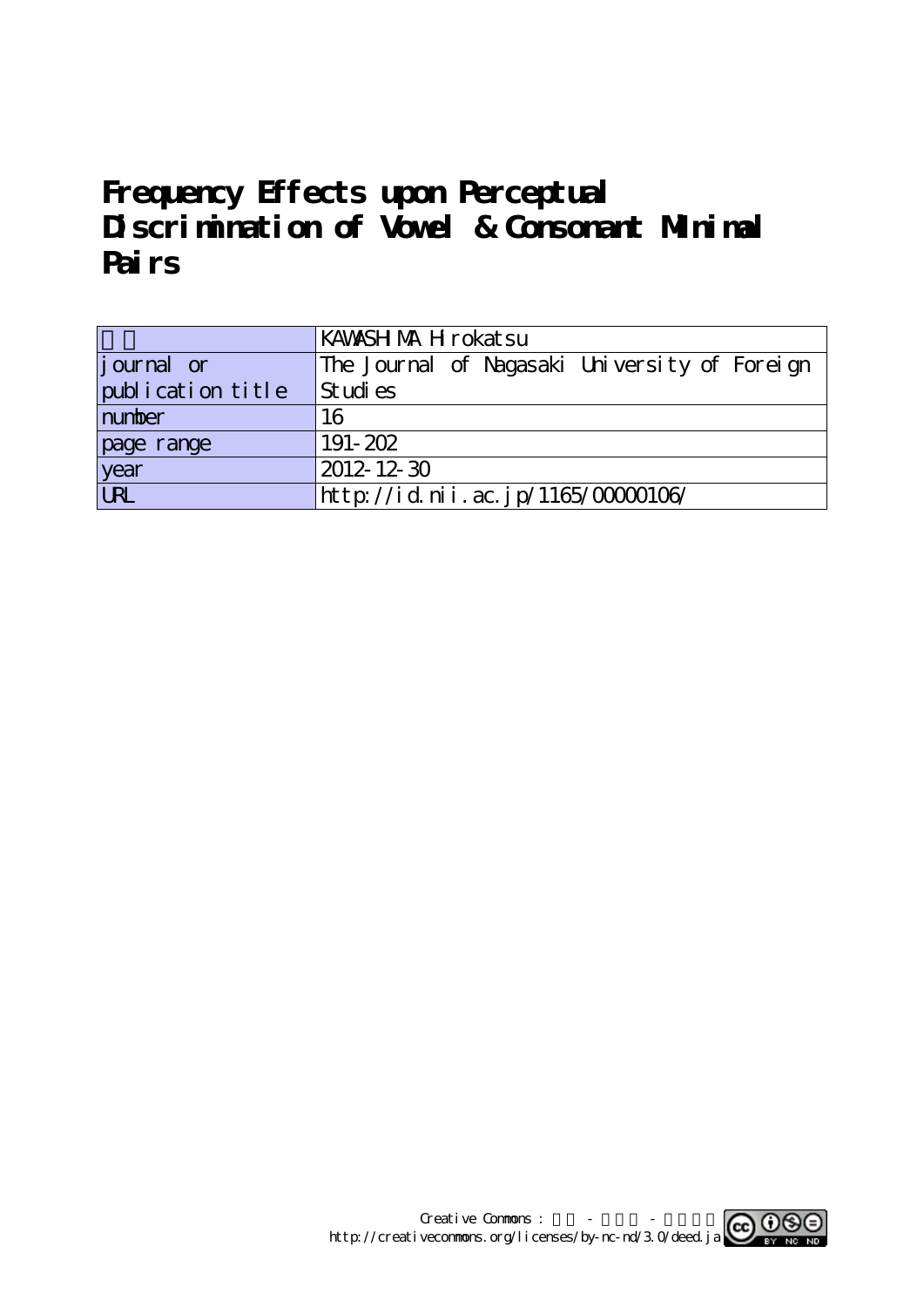# **Frequency Effects upon Perceptual Discrimination of Vowel & Consonant Minimal Pairs**

Hirokatsu KAWASHIMA

#### Abstract

英語の母音と子音のミニマルペアー識別における Frequency Effect (回数効果)の調査を行った。調 査対象としたミニマルペアー識別の回数は1回/2回であるが、1)母音のミニマルペアー識別と子 音のミニマルペアー識別におけるそれぞれのパフォーマンスの平均点、また、2)それぞれのパフォー マンスと総合的リスニング能力との相関関係、等の観点から収集データの分析を行った。その結果、 母音のミニマルペアー識別では回数効果はないが、子音のミニマルペアー識別では回数効果があり、 識別のチャンスが2回ある時、パフォーマンスの向上が見られること等が明らかにされている。

#### Background

Frequency effects are often observable and recognized in language learning and teaching. For instance, English language instructors may face a difficult situation in the classroom when it comes to determining the frequency of asking questions about reading comprehension materials. From a learners' point of view, they may find it hard to adjust themselves to instructor-oriented frequencies in such a situation.

Frequency effects have been addressed in a number of times in the theoretical context of language acquisition/learning. Ellis (1994: p.704) deals with the frequency hypothesis, in which it "states that the order of development in L2 acquisition is determined by the frequency with which different linguistic items occur in the input." Likewise, Ellis (2002: p.144) claims that "frequency is thus a key determinant of acquisition because "rules" of language, at all levels of analysis (from phonology, through syntax, to discourse), are structural regularities that emerge from learners' lifetime analysis of the distributional characteristics of the language input." Furthermore, in Dörnyei (2009), frequency effects are discussed from the perspective of probabilistic learning:

There is a broadly shared assumption among usage-based linguists that the pattern-finding function of the child's language processor, that is, the abstraction of the regularities from the memorized constructions, is heavily frequency-biased; in other words, frequency underpins regularity effects in the acquisition of linguistic form. (p.119)

Frequency effects have been empirically examined from various angles, such as word recognition and sentence comprehension/production. For example, it is concluded in Diessel (2007: p.123) that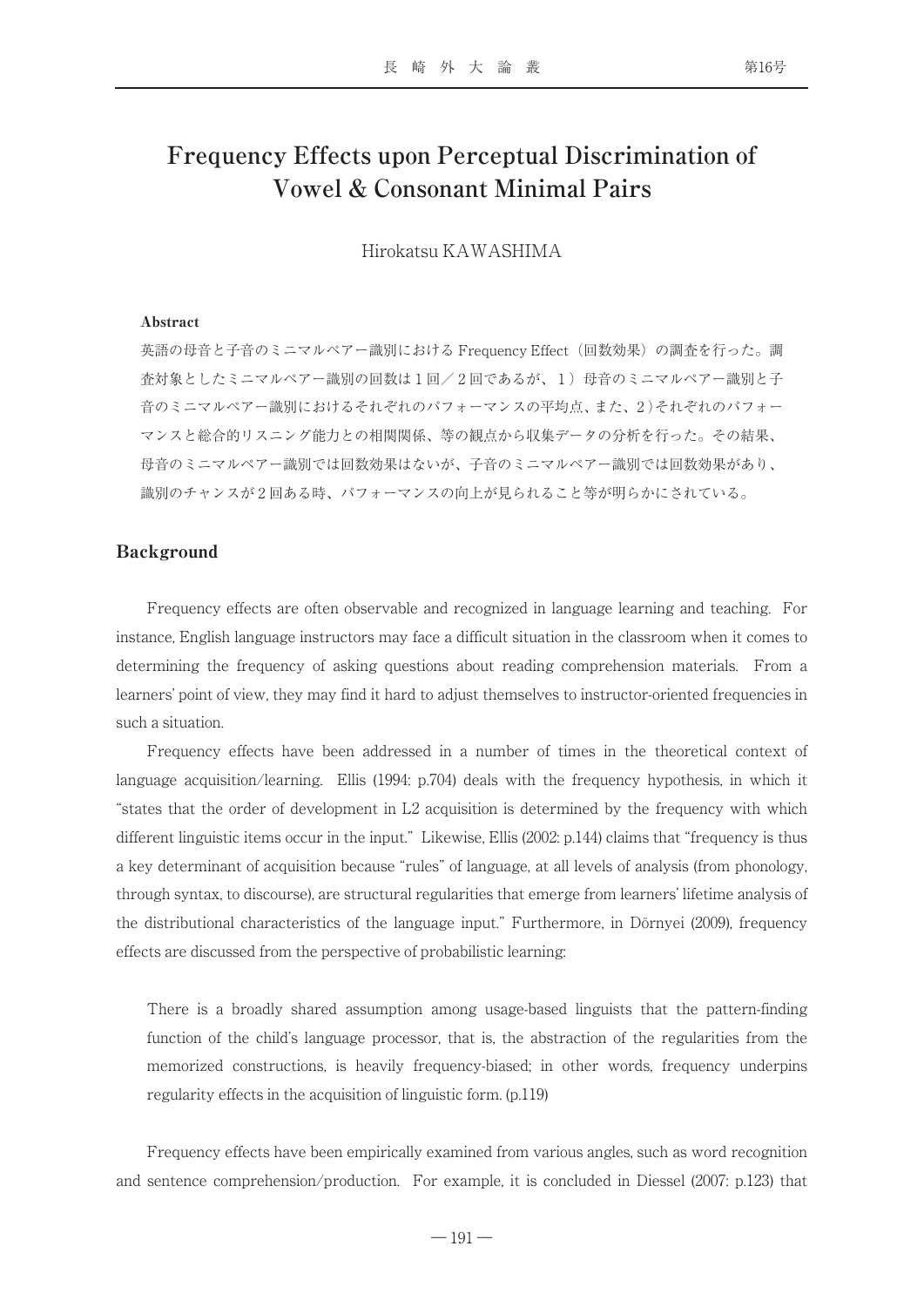"linguistic expressions that are frequently combined may become automatized, i.e., they may develop into a processing unit in which the boundaries between linguistic elements are blurred and the whole chunk is compressed and reduced."

It must be noted, however, that although frequency effects do not explain everything about language learning/teaching, relatively little attention has been directed at their systematic understanding targeting Japanese learners of English, and that even less is understood about frequency effects upon perceptual discrimination of vowel and consonant minimal pairs, which the author, as an English instructor, has been using quite often in order to familiarize Japanese learners of English with the English sound system. It may be expected that understanding frequency effects upon perceptual discrimination of vowel and consonant minimal pairs will forward research on English minimal pairs, and that such understanding will be beneficial for those who use English minimal pairs in the classroom.

# Current Study

The current study presents the results of an investigation which made an attempt to examine frequency effects upon perceptual discrimination of English vowel and consonant minimal pairs. Its research designs are summarized below, and some of the major findings are reported and then discussed.

# 1 Research Designs

# 1.1 Research Questions

The current study deals with two types of English minimal pairs [1) vowel minimal pairs consisting of eight sub-types (Nema 1986:  $\frac{\lambda}{1-\lambda}$ :  $\frac{\lambda}{\lambda}$  /m/-/p/,  $\frac{\lambda}{\lambda}$  /m/-/p/,  $\frac{\lambda}{\lambda}$ /-/a/,  $\frac{\lambda}{\lambda}$ /-/ou/,  $\frac{\lambda}{\lambda}$ /-/a/, /ə: $r$ /-/ $\alpha$ : $r$ /, / $\alpha$ /-/ə: $r$ /) and 2) consonant minimal pairs consisting of seven sub-types (Nema 1986: /b/-/v/, /f/-/h/, /s/-/ $\theta$ /, /l/-/r/, /i/-/si/, /dz/-/z/, and /n/-/n/<sup>1</sup>)<sup></sup> and two-stage frequencies for perceptual discrimination of vowel and consonant minimal pairs: one-time and second-time discrimination. The following five main research questions are set:

- 1) Is there any difference recognized between one-time/second-time discrimination performance regarding vowel minimal pairs?
- 2) Is there any difference recognized between one-time/second-time discriminative performance regarding consonant minimal pairs?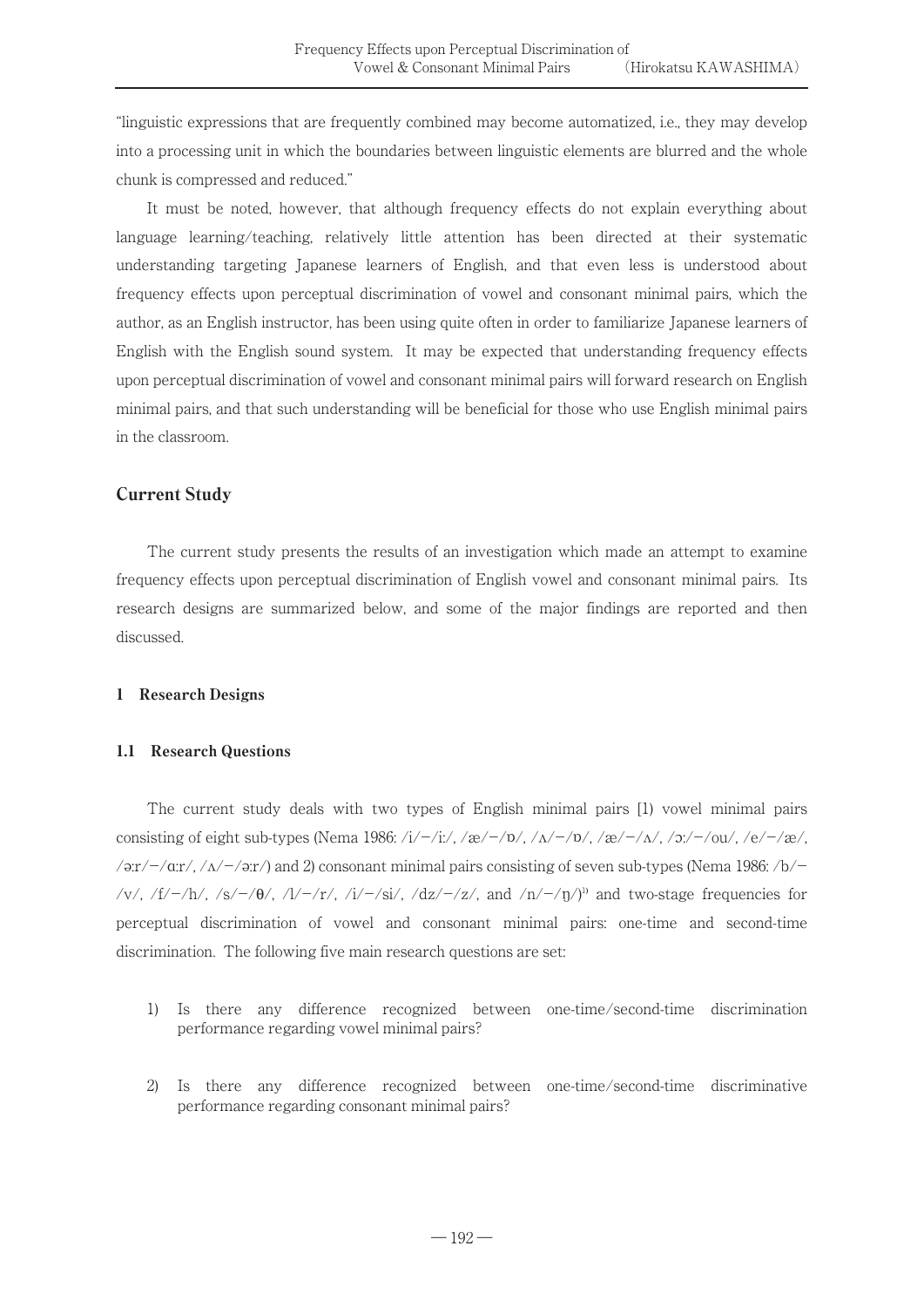- 3) Is there any relationship recognized between general listening proficiency and one-time/ second-time discrimination performance regarding vowel minimal pairs?
- 4) Is there any relationship recognized between general listening proficiency and one-time/ second-time discrimination performance regarding consonant minimal pairs?
- 5) What combination of type of minimal pair and stage of frequency will generate the highest predictability of general listening proficiency?

#### 1.2 Materials

#### 1.2.1 Vowel and Consonant Minimal Pairs

Special care was taken to measure learners' performance in discriminating vowel and consonant minimal pairs (referred to hereinafter as VMP and CMP, respectively) accurately. Firstly, a total of 90 sets of vowel and consonant minimal pairs of different words were prepared (6 sets per each pair). Secondly, four different combinations of three words were made for each set using these words, which were printed on the investigation sheets. Finally, in order to examine learners' sound discrimination ability, a combination of each set was chosen as the "answer", which was recorded onto CD by a native male speaker of English (see Appendix).

#### 1.2.2 General Listening Proficiency

As the materials for measuring general listening proficiency, two sets of listening sections of STEP Grade 2 tests were used, which had been originally designed to match the level of high school graduates in general (administered in October 8, 1998 and June 18, 2000). Each set had 20 four-option multiple-choice test items, and 40 test items were used in total.

#### 1.3 Subjects

58 first-year students of the general education course at a university in Japan participated in this investigation.

#### 1.4 Procedures

#### 1.4.1 Vowel and Consonant Minimal Pairs Test

The subjects received general instruction and practice in the target English vowel and consonant minimal pairs from the beginning of April to the middle of June in 2009. About twenty minutes of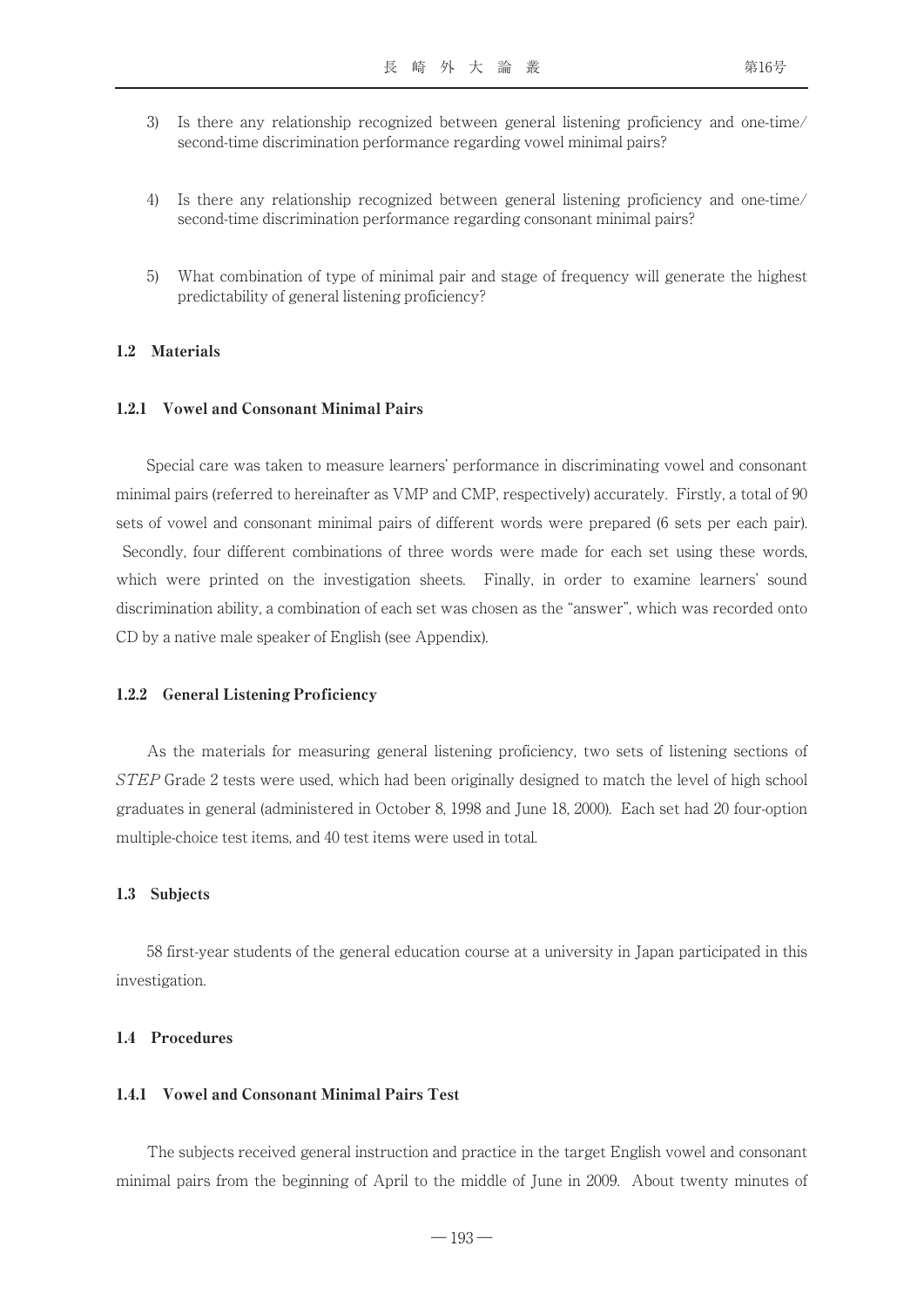discrimination and pronunciation practice of several types of minimal pair was conducted in a ninetyminute lesson held once a week for about two months. From observation of the learning attitude of the subjects, the subjects appeared to have developed high awareness of similar English sounds.

Prior to the investigation, two tests, which also functioned as pre-investigations, were carried out, in which the subjects scored their own tests and understood their discriminative performances objectively. It can be claimed that these two tests served to increase the subjects' consciousness of the target similar English sounds and to make them fully prepared for the investigation and its procedures.

The investigation was conducted in June 2009, at which time the subjects were informed about its purpose of discriminating the target English vowel and consonant minimal pairs after the two-month practice. The investigation took about forty minutes. Its main procedures can be summarized as follows:

- 1) The subjects were given an investigation sheet and instruction on the purposes and procedures of the investigation.
- 2) The subjects listened to each set of the three-word combination of the target English vowel and consonant minimal pairs and chose the answer on the investigation sheet.
- 3) The above 2) process was repeated exactly in the same way, in which the subjects listened again to the same set of the three-word combination of the target English vowel and consonant minimal pairs and chose the answer on the investigation sheet.

# 1.4.2 General Listening Proficiency Test

General listening proficiency tests were conducted at certain intervals in order to examine learners' general listening proficiency and monitor their progress periodically: in the middle of April, at the beginning of June and at the end of July. The results of the first two tests were used for the present investigation. Its main procedures can be summarized as follows:

- 1) The subjects listened to sets of twenty English passages on CD and answered multiple-choice comprehension questions on the investigation sheet, which took about 20 minutes.
- 2) The subjects transcribed the answers on a computer-scored investigation sheet, after which they immediately checked if their answers were correct and understood their general listening proficiency by the totaled score, which took about 10 minutes.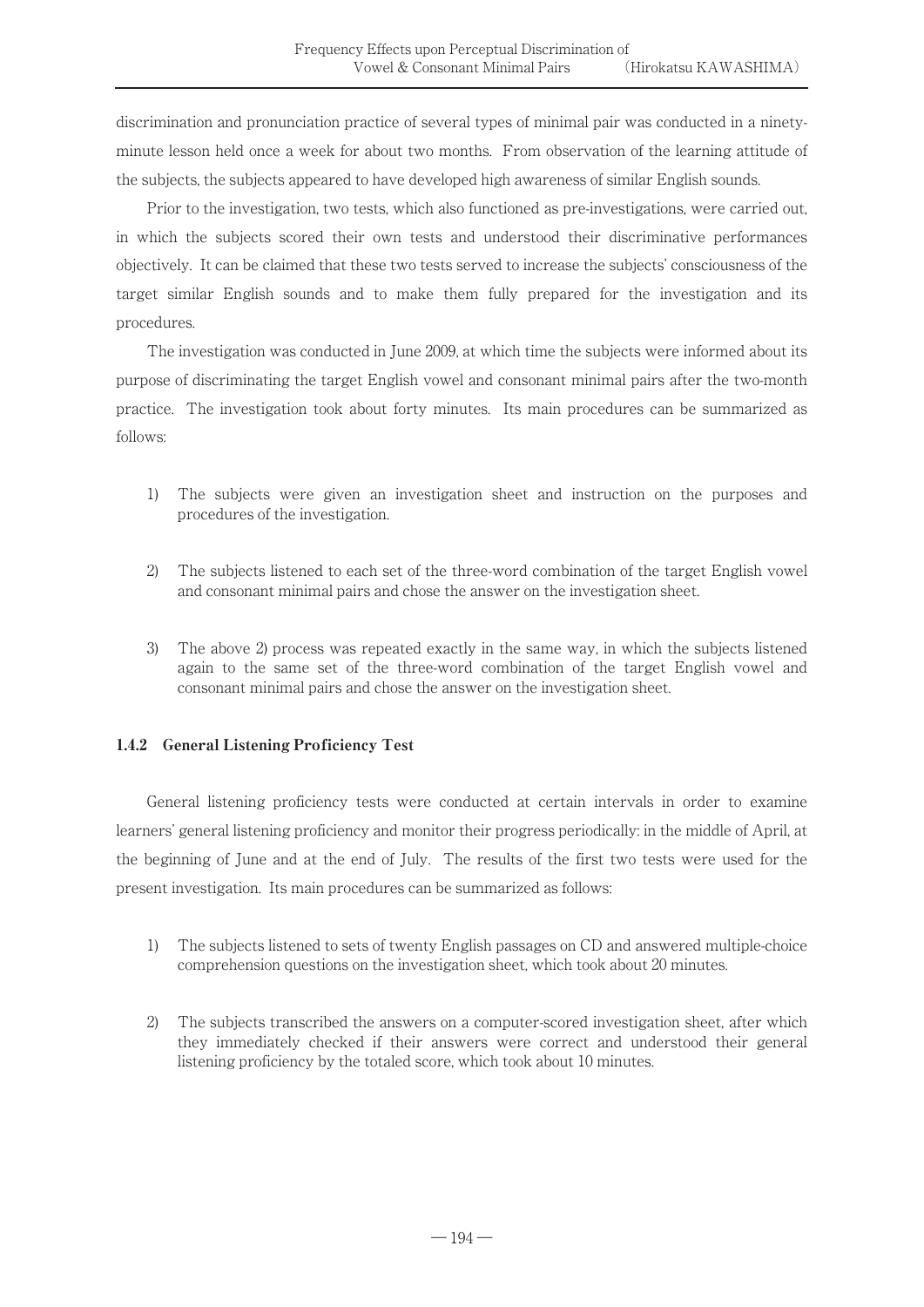#### 2 Scoring and Processing of the Data

All the investigation sheets were collected, and then the raw data were scored, examined, and processed for analysis.

#### 2.1 Scoring

#### 2.1.1 Scoring the Discrimination Performances of the Vowel and Consonant Minimal Pair Tests

First, the correctness of each of the one-time discrimination items on the investigation sheets was carefully checked with the item scores (0, 1), representing correct and incorrect answers, respectively, and then that of each of the second-time discrimination items on the investigation sheets was checked in exactly the same manner.

#### 2.1.2 Scoring the Performances of General Listening Proficiency Tests

With regard to the GLP tests, the computer-scored investigation sheets were read and processed by an optical mark reader (SR-3500, Sekonic) and a mark reader computer software (SS kun II, Software for Education), in which the correctness of each comprehension test item was provided with the item scores (0, 1) representing correct and incorrect answers, respectively.

#### 2.2 Examining Internal Consistency Reliability of the Tests<sup>2</sup>

The scored data were then examined in terms of internal consistency reliability using the Cronbach Alpha Coefficient. First, the internal consistency reliability coefficients of the two GLP tests (the total number of test items is 40) and those of One-Time Vowel Minimal Pair Discrimination Test, Two-Time Vowel Minimal Pair Discrimination Test, One-Time Consonant Minimal Pair Discrimination Test and Two-Time Consonant Minimal Pair Discrimination Test (referred to hereinafter as VMP1, VMP2, CMP1 and CMP2, respectively) were measured (the total number of each of these test items is 48, 48, 42, and 42, respectively). Table 1 presents their results:

#### Table 1: Internal Consistency Reliability by Cronbach Alpha Coefficient (Original Test Items)

|                                   | VMP. | MP? | $^{\sim}$ MP) | $\gamma_{\mathrm{MPO}}$ | GLF  |
|-----------------------------------|------|-----|---------------|-------------------------|------|
| Number of Test Items              |      | 48  |               |                         | 40   |
| <i>Cronbach Alpha</i> Coefficient |      |     | 0.57          | 1.65                    | .176 |

VMP1: One-Time Vowel Minimal Pair Discrimination VMP2: Two-Time Vowel Minimal Pair Discrimination CMP1: One-Time Consonant Minimal Pair Discrimination CMP2: Two-Time Consonant Minimal Pair Discrimination GLP: General Listening Proficiency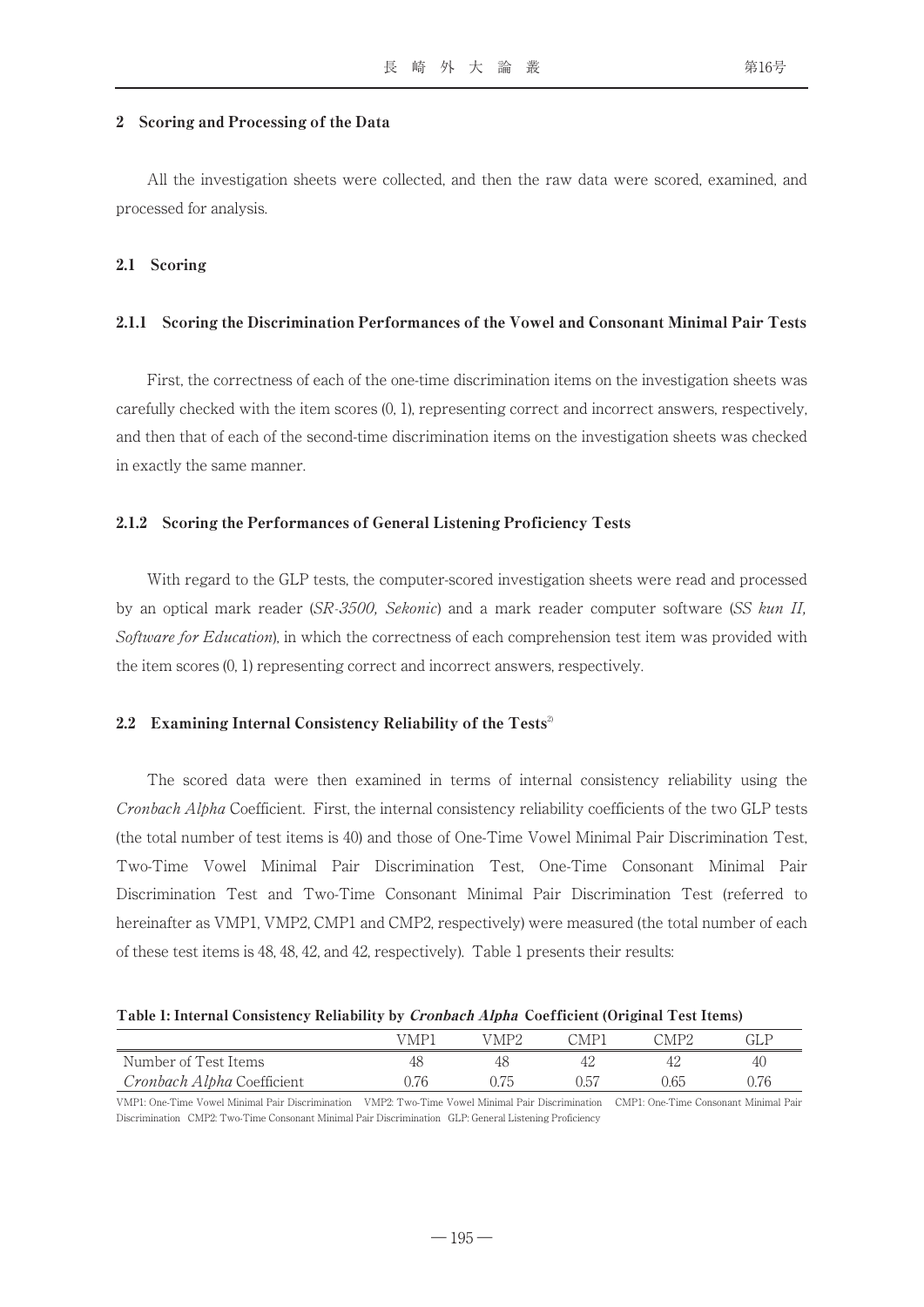As is obvious from Table 1, the internal consistency reliability of the performances of CMP1 and CMP2 is not high. A number of reasons are deemed to lie behind this, but it must be noted that the small number of subjects and the inappropriateness of some of the CMP discrimination items seem most likely to have caused this kind of poor internal consistency reliability. Higher internal consistency reliability may be obtained with a greater number of subjects, but since the number of subjects is uncontrollable after the investigation, the current study made some attempts to raise the internal consistency reliability of the original results of CMP1 and CMP2 tests by directing careful attention at each of the test items used and reconsidering what should constitute those discrimination tests.

It is generally assumed that Cronbach Alpha coefficient should exceed at least 0.7 for reliable analysis, so the current study has expunged a number of "unsuitable" test items from each test item list of the CMP1 and CMP2 tests so that Cronbach Alpha coefficients might get as closer to 0.7 as possible. Table 2 presents the results of measuring the internal consistency reliability coefficients of the CMP1 and CMP2 tests whose original test items have been restructured:

Table 2: Internal Consistency Reliability by Cronbach Alpha Coefficient (Restructured Test Items)

|                            | 7MP | 'MP2 | `MP` | ™P?   | GLF |
|----------------------------|-----|------|------|-------|-----|
| Number of Test Items       |     |      |      |       |     |
| Cronbach Alpha Coefficient |     |      |      | ' / Д |     |

VMP1: One-Time Vowel Minimal Pair Discrimination VMP2: Two-Time Vowel Minimal Pair Discrimination CMP1: One-Time Consonant Minimal Pair Discrimination CMP2: Two-Time Consonant Minimal Pair Discrimination GLP: General Listening Proficiency

# 2.3 Examining Normal Distribution

Lastly, the restructured data of the VMP1, VMP2, CMP1, CMP2, and GLP tests was examined in terms of normal distribution, upon which the statistical analyses of the current study are based. Shapiro-Wiki tests, whose  $\alpha$  value had been set at 0.01, were conducted for this examination. Table 3 presents the results:

| Table 3: Normal Distribution of the Restructured Data of the VMP1/VMP2/CMP1/CMP2/GLP Tests |  |
|--------------------------------------------------------------------------------------------|--|
|--------------------------------------------------------------------------------------------|--|

|         | VMP1 | MP2  | $\bigcirc$ MP1<br>12 T | CMP2 | GLP  |
|---------|------|------|------------------------|------|------|
| WΤ      | 0.97 | 0.97 | 0.99                   | 0.97 | 0.98 |
| p-value | 0.24 | 0.22 | 0.76                   | 0.41 | 0.29 |

VMP1: One-Time Vowel Minimal Pair Discrimination VMP2: Two-Time Vowel Minimal Pair Discrimination CMP1: One-Time Consonant Minimal Pair Discrimination CMP2: Two-Time Consonant Minimal Pair Discrimination GLP: General Listening Proficiency  $\alpha = 0.01$ 

It is statistically found from Table 3 that all the restructured data is normally distributed, in which each p-value is greater than 0.01 (0.24 for VMP1, 0.22 for VMP2, 0.76 for CMP1, 0.21 for CMP2, and 0.29 for GLP).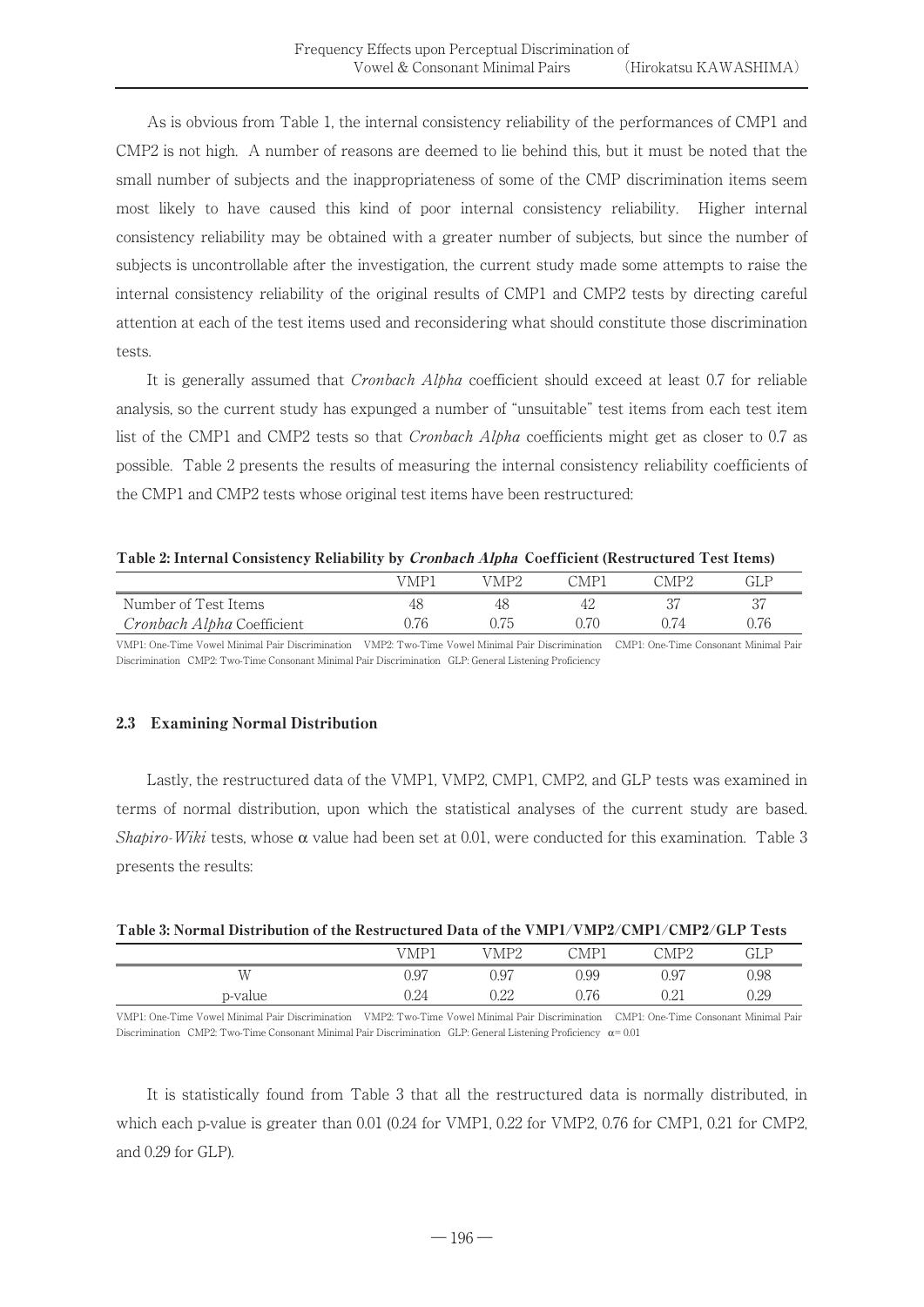#### 3 Data Analysis

The pre-examined data above were then processed for analysis.<sup>3</sup>

#### 3.1 Descriptive Statistics

First, the mean score, the maximum, the minimum and the standard deviation of the processed data of each of the VMP1/VMP2/CMP1/CMP2/GLP Tests were calculated with a score range from 0 to 1. The results are presented in Table 4:

|      | VMP1     | VMP2     | CMP1 | CMP2 | GLP  |
|------|----------|----------|------|------|------|
| Mean | 0.70     | 0.69     | 0.59 | 0.65 | 0.56 |
| Max. | $1.00\,$ | $1.00\,$ | 0.89 | 0.95 | 0.98 |
| Min. | 0.44     | 0.38     | 0.24 | 0.38 | 0.23 |
| S.D. |          |          | 0.13 | 0.13 | ).14 |

Table 4: Descriptive Statistics for the VMP1/VMP2/CMP1/CMP2/GLP Tests

VMP1: One-Time Vowel Minimal Pair Discrimination VMP2: Two-Time Vowel Minimal Pair Discrimination CMP1: One-Time Consonant Minimal Pair Discrimination CMP2: Two-Time Consonant Minimal Pair Discrimination GLP: General Listening Proficiency

Table 4 shows that there appears almost no difference in discrimination performance between VMP1 and VMP2 (mean: 0.70 and 0.69, respectively), but there may be some difference in discrimination performance between CMP1 and CMP2 (mean: 0.59 and 0.65, respectively).

#### 3.2 Performance Differences

#### 3.2.1 Performance Difference between VMP1 and VMP2

In order to verify the above tentative results with statistic significance, the current study examined the data employing a paired t-test. According to the results, there is no statistically significant difference in discrimination performance between VMP1 and VMP2 [t  $(57) = 0.47$ , p = 0.64], which means that there are no frequency effects in discriminating vowel minimal pairs.

#### 3.2.2 Performance Difference between CMP1 and CMP2

Likewise, the data was analyzed employing a paired t-test in order to examine frequency effects upon discriminating consonant minimal pairs. The results show 1) that there is a statistically significant difference in discrimination performance between CMP1 and CMP2  $[t (57) = 6.45, p = 0.00]$ , 2) that the performance of CMP2 exceeds that of CMP1, and 3) that frequency effects are certainly found when discriminating consonant minimal pairs.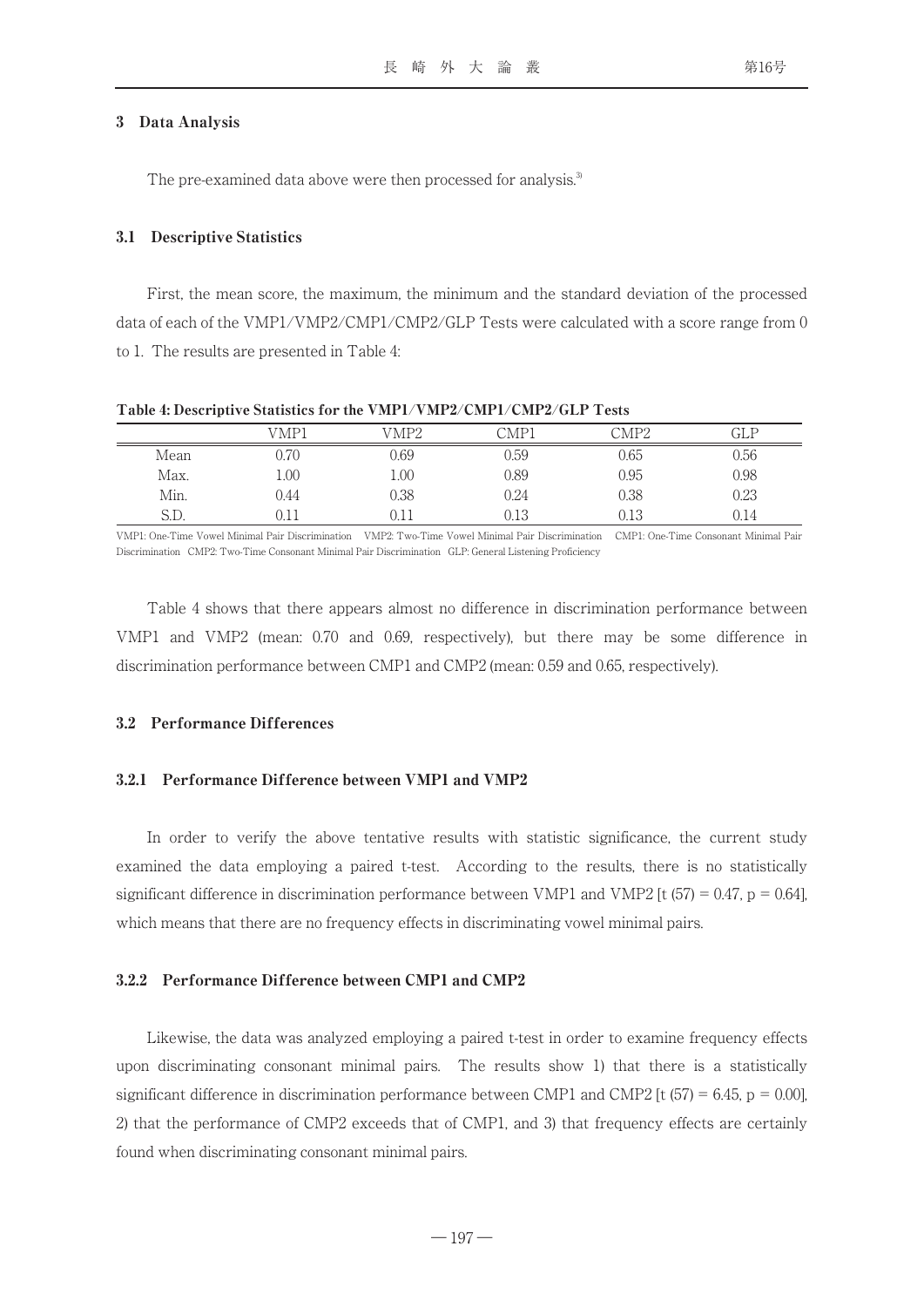## 3.3 Relationships between VMP1/VMP2/CMP1/CMP2 and GLP

In order to explore relationships between VMP1/VMP2/CMP1/CMP2 and GLP, their simple linear correlation coefficients were computed.

## 3.3.1 Relationships between VMP1/VMP2 and GLP

First, relationships between VMP1/VMP2 and GLP were examined. Table 5 presents the results:

#### Table 5: Simple Correlation between VMP1/VMP2 and GLP

|                                                            | T T R<br>M<br><b>IVII</b> | T T 1 T 0<br>111L           |
|------------------------------------------------------------|---------------------------|-----------------------------|
| $\overline{\phantom{a}}$<br>$\overline{\phantom{a}}$<br>ﯩﺴ | $\Omega$<br>J.IY          | $A \sqsubseteq **$<br>v. Tu |

VMP1: One-Time Vowel Minimal Pair Discrimination VMP2: Two-Time Vowel Minimal Pair Discrimination \*\* < 0.01

Table 5 shows that there is a statistically significant relationship both between VMP1 and GLP (r  $= 0.39$ , p < 0.01) and between VMP2 and GLP (r = 0.45, p < 0.01). These two relationships of statistic significance, however, provide no information about whether frequencies in discriminating vowel minimal pairs are connected with relationships between discriminating vowel minimal pairs and general listening proficiency. The current study therefore examined the difference in strength between these two statistically significant relationships (correlation coefficients). The results of this examination show 1) that the difference is not significant statistically [t  $(57) = 1.02$ , p = 0.31], and thus 2) that frequencies in discriminating vowel minimal pairs do not have much to do with relationships between discriminating vowel minimal pairs and general listening proficiency.

#### 3.3.2 Relationships between CMP1/CMP2 and GLP

Next, relationships between CMP1/CMP2 and GLP were likewise examined. Table 6 presents the results:

#### Table 6: Simple Correlation between CMP1/CMP2 and GLP

|                               | $-$<br>.<br>-        | $\sqrt{2}$<br>$\Lambda$ |
|-------------------------------|----------------------|-------------------------|
| $\overline{\phantom{0}}$<br>. | חר<br>$J. \triangle$ | $0.32*$                 |

VMP1: One-Time Vowel Minimal Pair Discrimination VMP2: Two-Time Vowel Minimal Pair Discrimination \* < 0.05

Table 6 shows 1) that although there is no statistically significant relationship between CMP1 and GLP ( $r = 0.25$ ,  $p > 0.05$ ), a statistically significant relationship is found between VMP2 and GLP ( $r =$ 0.32,  $p < 0.05$ ), and 2) that frequencies in discriminating consonant minimal pairs do have much to do with relationships between discriminating consonant minimal pairs and general listening proficiency.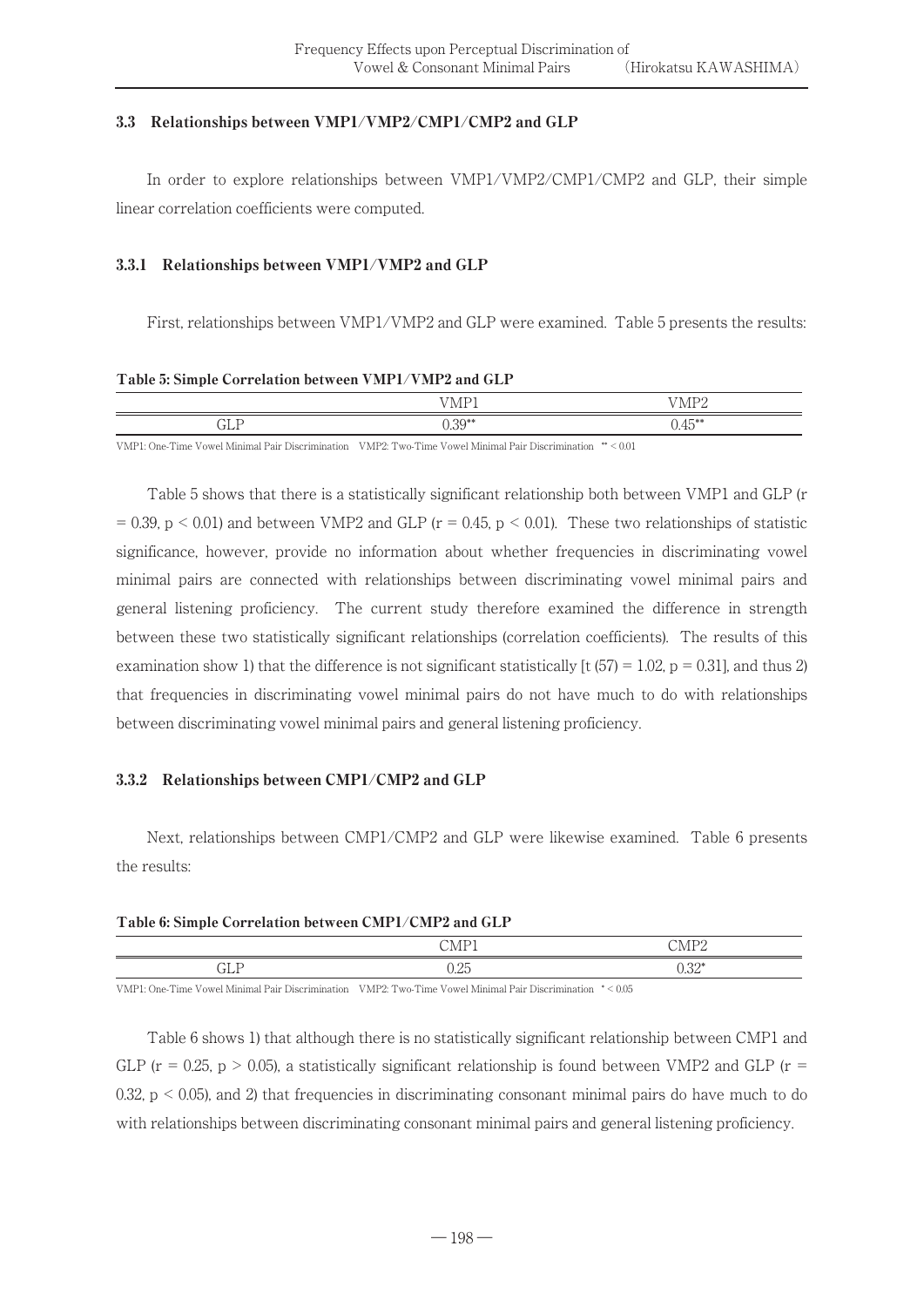# 3.4 Relationships between VMP1/VMP2/CMP1/CMP2 and GLP Based upon Multi-Regression Analysis

The two tables above show one aspect of relationships between VMP1/VMP2/CMP1/CMP2 and GLP. The current study has also investigated them in a comprehensive manner by conducting multiregression analysis, in which the predictive power of each combination of two of VMP1/VMP2/CMP1 /CMP2 with GLP was examined. The results are shown in Table 7:

|     |                | VMP1& CMP1 | VMP1& CMP2 | VMP2 & CMP1 | VMP2 & CMP2 |
|-----|----------------|------------|------------|-------------|-------------|
|     |                | ).35       | ).37       | ).41        | 0.42        |
| GLP | $\mathbb{R}^2$ | ).15       | 0.17       | 0.20        | 0.21        |
|     | p-value        | 0.01       | 0.01       | 0.06        | 0.00        |
|     |                |            |            |             |             |

VMP1: One-Time Vowel Minimal Pair Discrimination VMP2: Two-Time Vowel Minimal Pair Discrimination CMP1: One-Time Consonant Minimal Pair Discrimination CMP2: Two-Time Consonant Minimal Pair Discrimination GLP: General Listening Proficiency R': multiple coefficient adjusted for the degree of freedom  $R^2$ : coefficient of determination adjusted for the degree of freedom

Table 7 shows 1) that the combination of two of VMP1/VMP2/CMP1/CMP2, which generates the lowest predictive power with GLP, is VMP1 & CMP1, and 2) that this combination can account for 15% of the variance of general listening proficiency ( $p = 0.01$ ). It can also be seen 1) that the best combination of two of VMP1/VMP2/CMP1/CMP2, which generates the highest predictive power with GLP, is VMP2 & CMP2, and 2) that this combination can account for 21% of the variance of general listening proficiency ( $p = 0.00$ ).

It may be claimed that the difference between the predictive power generated by the combination of VMP1 & CMP1 (15%) and that generated by the combination of VMP2 & CMP2 (21%) shows that frequencies in discriminating vowel and consonant minimal pairs as a whole have something to do with relationships between discriminating vowel and consonant minimal pairs and general listening proficiency.

#### 4 Summary & Discussion

The above analyses have made clear several points with regard to frequency effects upon perceptual discrimination of English vowel and consonant minimal pairs.

#### 4.1 Performance Differences

It has been found from the analyses of performance mean score above that although there are no frequency effects recognized upon discriminating vowel minimal pairs, frequencies certainly have much to do with the performance of discriminating consonant minimal pairs. With the limited data, it is hard to correctly and comprehensively interpret this finding, but its essence may be summarized: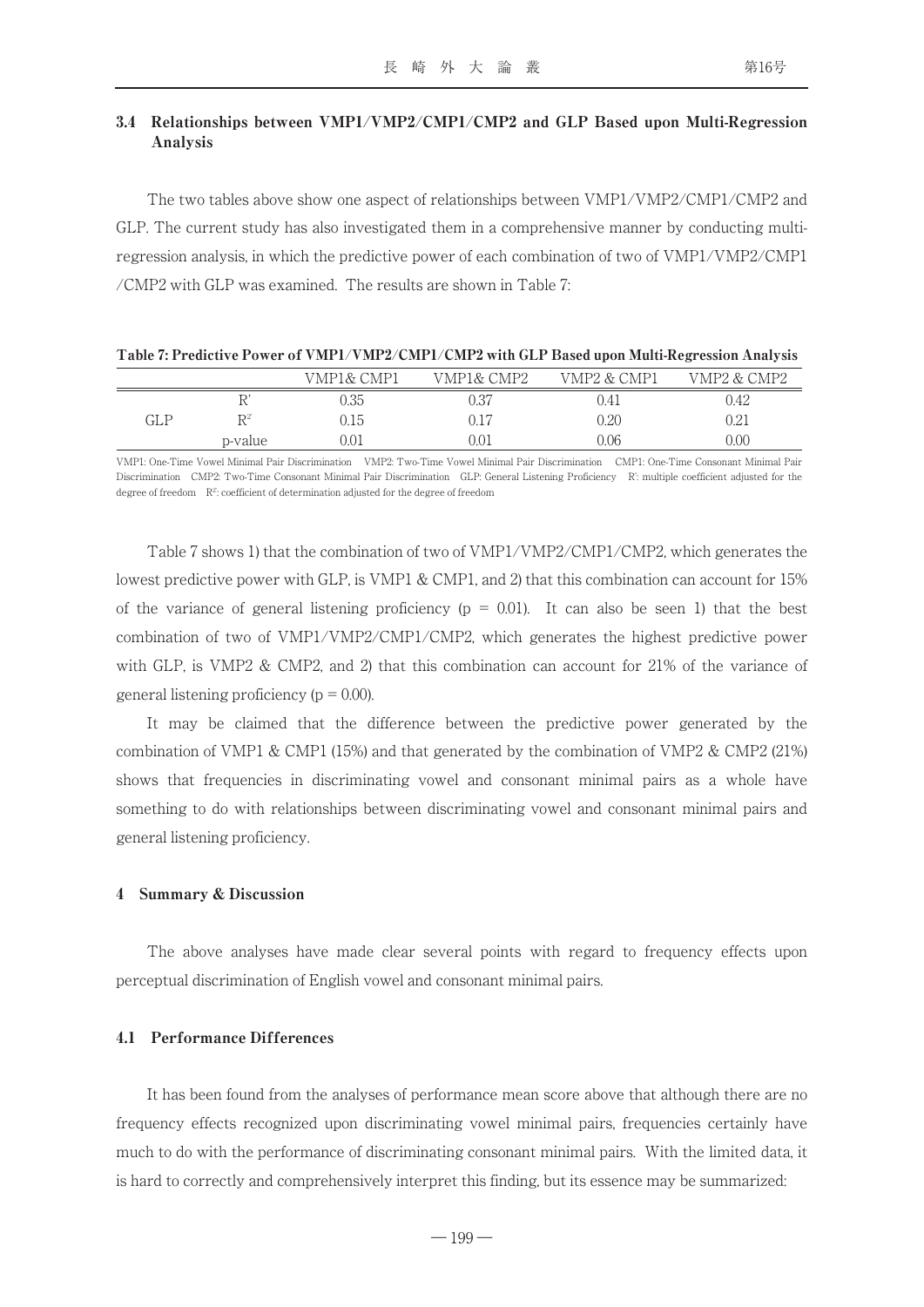- 1) Learners may find it more difficult to discriminate consonant minimal pairs than vowel minimal pairs.
- 2) Therefore, frequency effects may be more observable in discrimination of consonant minimal pairs than in that of vowel minimal pairs.
- 3) Learners may show the same performance in discriminating vowel minimal pairs whether they listen to them once or twice (once is sufficient).
- 4) Learners may perform better when listening to and discriminating consonant minimal pairs twice (once is insufficient).

#### 4.2 Relationships with General Listening Proficiency

It has been found from the analyses of correlation/multi-regression above 1) that although frequencies in discriminating vowel minimal pairs do not have much to do with relationships between discriminating vowel minimal pairs and general listening proficiency, those in discriminating consonant minimal pairs do have much to do with relationships between discriminating consonant minimal pairs and general listening proficiency, and 2) that frequencies in discriminating vowel and consonant minimal pairs as a whole have something to do with relationships between discriminating vowel and consonant minimal pairs and general listening proficiency. It is likewise hard to correctly and comprehensively interpret this finding with the limited data, but its essence may be addressed:

- 5) There may be no difference between one-time and second-time discrimination of vowel minimal pairs in their relationships with general listening proficiency.
- 6) Two-time discrimination of consonant minimal pairs may be related to general listening proficiency, but one-time discrimination of consonant minimal pairs may not be.

It can be claimed from all the above that the discrimination of minimal pairs embraces frequency effects, and that the discrimination of consonant minimal pairs and the combination of discrimination of both vowel and consonant minimal pairs in the same research context may be the key to understanding the nature of frequency effects upon the discrimination of minimal pairs.

# Concluding Remarks

The results of the current study may have some implications for classroom teaching and research. For example, knowing that there is little difference in performance between one-time and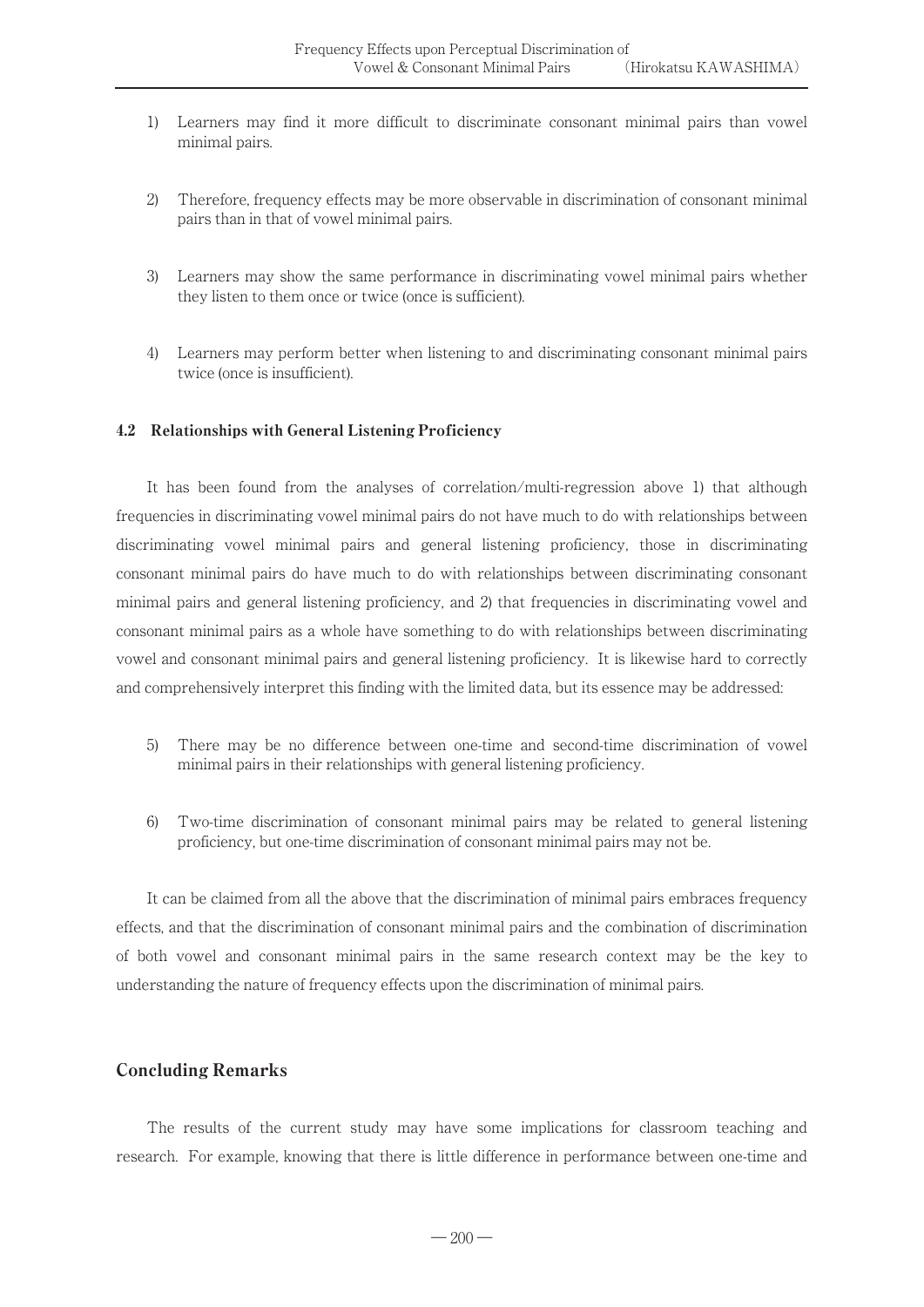second-time discrimination of vowel minimal pairs may save time when checking learners' discriminating ability of minimal pairs, and the use of second-time discrimination of consonant minimal pairs may enhance research on the nature of relationships between listening sub-skills and general listening proficiency.

It must be noted, however, that the results reported and discussed in the current study are still tentative and inconclusive in a number of points, such as the control of the frequency of discriminating minimal pairs (three-time discrimination, e.g.), of the use of different types of minimal pairs, of construct validity of research materials, and of various types of "noise" in collecting data. Future studies, taking these points into account, will take us closer to a complete map of the nature of frequency effects upon perceptual discrimination of English vowel and consonant minimal pairs.

#### Notes

- 1) These types of minimal pairs were chosen, because each of them includes more than six minimal pairs of words which are actually used, and therefore because they can be compared with each other under the same conditions.
- 2) XLSTAT-PRO (Version 2009: Addinsoft Inc.) was used for this examination.
- 3) EXCEL STATISTICS (Version 5.0: Esumi Inc.) and TAHENRYOU-KAISEKI (Version 5.0: Esumi Inc.) were used for the analyses.

#### Acknowledgements

This study is supported by Grant-in-Aid for Scientific Research (24520686) from the Japan Society for the Promotion of Science. The author is grateful to Dr. Richard Hodson, an English lecturer at University of Nagasaki, Siebold for proofreading the first & second drafts.

#### Bibliography

Buck, G. (2001) Assessing Listening. Cambridge University Press.

- Diessel, H. (2007) "Frequency Effects in Language Acquisition, Language Use, and Diachronic Change." New Ideas in Psychology. 25, 108-127.
- Dörnyei, Z. (2009) The Psychology of Second Language Acquisition. Oxford University Press.
- Ellis, N.C. (2002) "Frequency Effects in Language Processing: A Review with Implications for Theories of Implicit and Explicit Language Acquisition." Studies in Second Language Acquisition. 24, 143- 188.
- Ellis, R. (1994) The Study of Second Language Acquisition. Oxford University Press.
- Flowerdew, J. & L. Miller (2005) Second Language Listening: Theory and Practice. Cambridge University Press.

Nema, H. (1986) (根間弘海)『英語の発音演習』 大修館書店.

Rost, M. (2002) Teaching and Researching Listening. Longman.